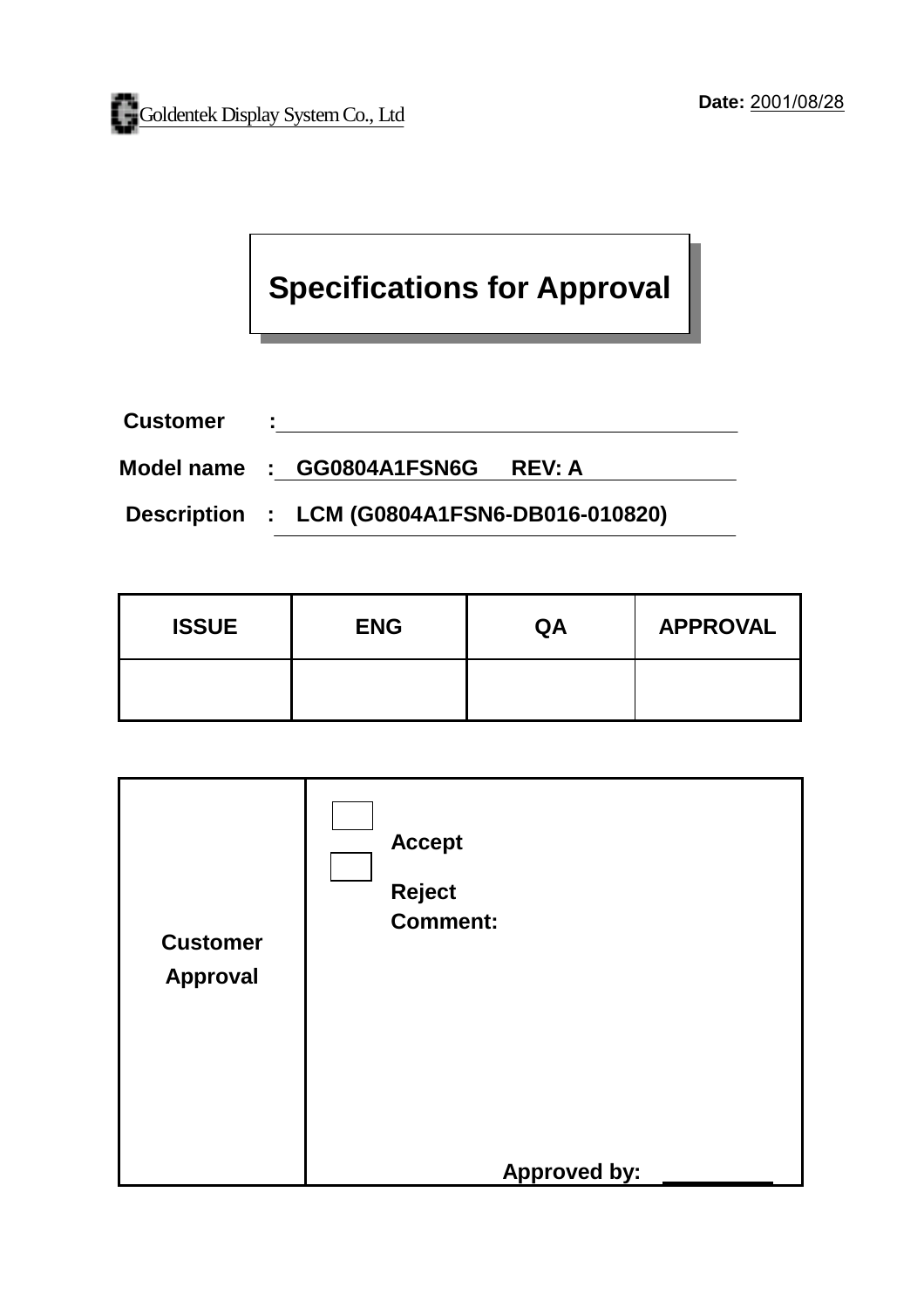# **REVISION RECORD ( MODEL NO. : GG0804A1FSN6G )**

|                         | Revision Revision Date | Page | <b>Contents</b> |
|-------------------------|------------------------|------|-----------------|
| $\overline{\mathsf{A}}$ | 2001/8/27              |      | Initial Release |
|                         |                        |      |                 |
|                         |                        |      |                 |
|                         |                        |      |                 |
|                         |                        |      |                 |
|                         |                        |      |                 |
|                         |                        |      |                 |
|                         |                        |      |                 |
|                         |                        |      |                 |
|                         |                        |      |                 |
|                         |                        |      |                 |
|                         |                        |      |                 |
|                         |                        |      |                 |
|                         |                        |      |                 |
|                         |                        |      |                 |
|                         |                        |      |                 |
|                         |                        |      |                 |
|                         |                        |      |                 |
|                         |                        |      |                 |
|                         |                        |      |                 |
|                         |                        |      |                 |
|                         |                        |      |                 |
|                         |                        |      |                 |
|                         |                        |      |                 |
|                         |                        |      |                 |
|                         |                        |      |                 |
|                         |                        |      |                 |
|                         |                        |      |                 |
|                         |                        |      |                 |
|                         |                        |      |                 |
|                         |                        |      |                 |
|                         |                        |      |                 |
|                         |                        |      |                 |
|                         |                        |      |                 |
|                         |                        |      |                 |
|                         |                        |      |                 |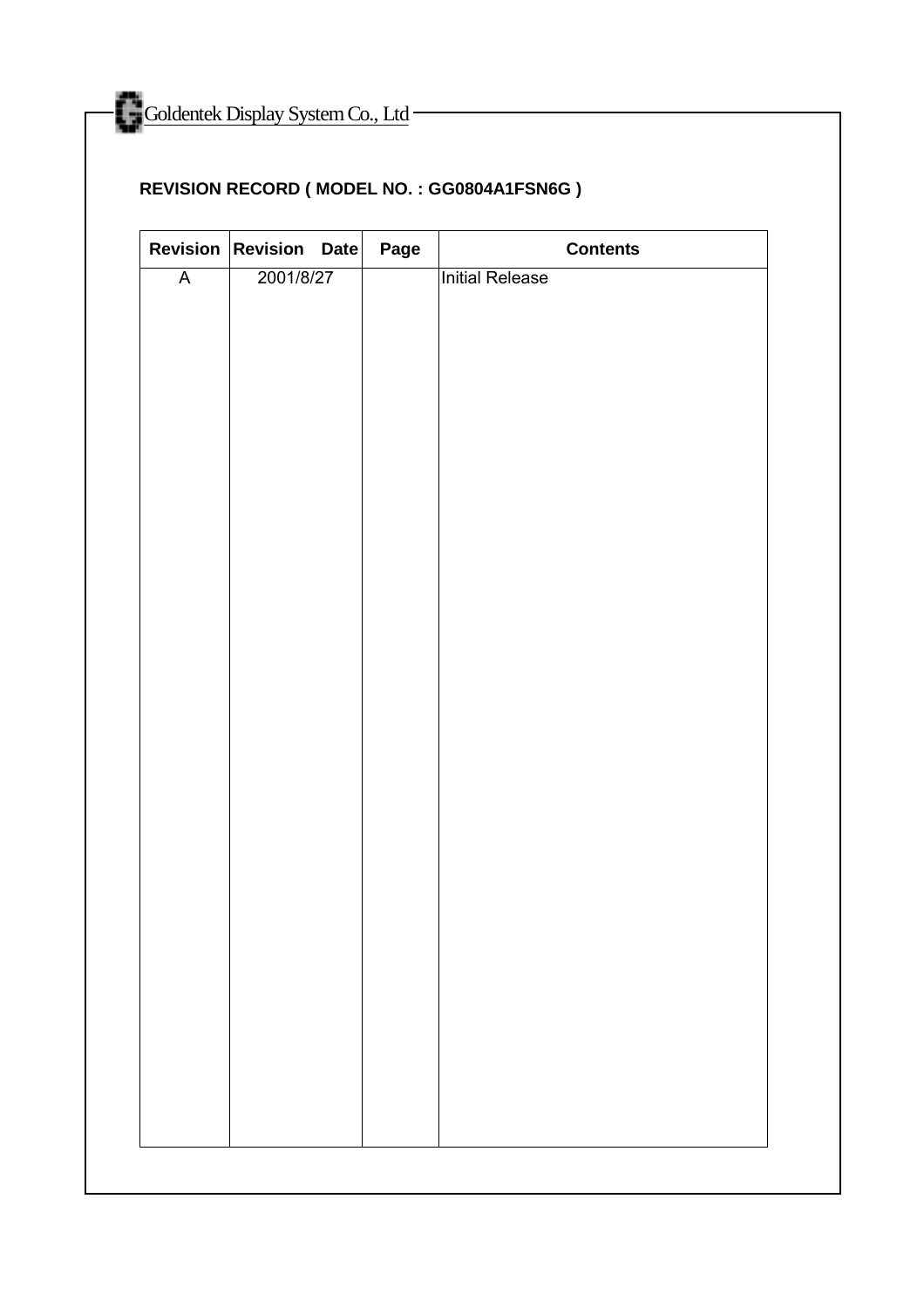

※ CONTENTS

- 1. FEATURES
- 2. MECHANICAL SPECIFICATIONS
- 3. ELECTRICAL SPECIFICATIONS
- 4. POWER SUPPLY
- 5. ELECTRO-OPTICAL CHARACTERISTICS
- 6. TERMINAL PIN FUNCTION AND BLOCK DIAGRAM
- 7. AC CHARACTERISTICS
- 8. INSTRUCTION DESCRIPTION
- 9. QUALITY SPECIFICATIONS
- 10. RELIABILITY
- 11. HANDLING PRECAUTIONS
- 12. OUTLINE DIMENSION
	- . ※ ANNEX : 1. SAMPLES OUTGOING INSPECTION REPORT
		- 2. DEFINITION OF LCM SERIES NUMBER
		- 3. REVISION RECORD

| <b>MODEL</b> | GG0804A1FSN6G | 1/18 | <b>PRODUCT SPECIFICATIONS</b> | <b>REV: A</b> |
|--------------|---------------|------|-------------------------------|---------------|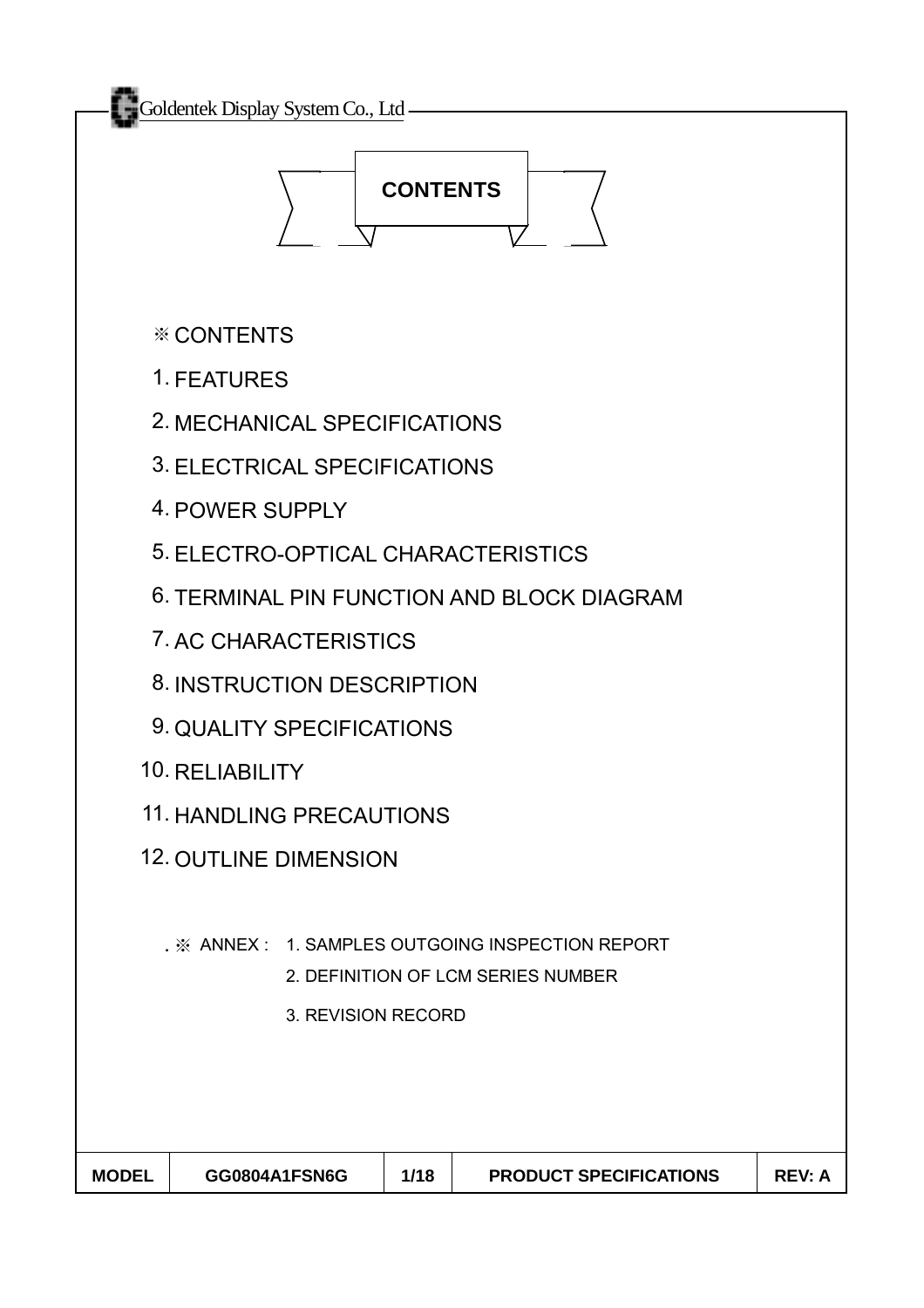Goldentek Display System Co., Ltd

#### **1. FEATURES**

The features of LCD are as follows

| * Display mode         | : FSTN, Positive, Transflective    |
|------------------------|------------------------------------|
| * Color                | : Display dot : Black              |
|                        | Background: White                  |
| * Display Format       | : 84(W) $X$ 48(H)<br>Dots          |
| $*$ IC                 | : PCD8544                          |
| * Interface Input Data | : Serial data interface form a MPU |
| * Driving Method       | : 1/48 Duty, 1/7 Bias              |
| * Viewing Direction    | $:6$ O'clock                       |

#### **2. MECHANICAL SPECIFICATIONS**

| <b>Item</b>            | <b>Specification</b>                  | Unit |
|------------------------|---------------------------------------|------|
| Module Size            | $38.36(W) \times 33(H) \times 2.0(T)$ | mm   |
| Number of dots         | $84(W) \times 48(H)$                  |      |
| <b>Viewing Area</b>    | $34.96(W) \times 23.4(H)$             | mm   |
| Effective display area | 28.95(W) x19.41(H)                    | mm   |
| Dot Size               | $0.315(W) \times 0.375(H)$            | mm   |
| Dot Pitch              | $0.345(W) \times 0.405(H)$            | mm   |

#### **3. ELECTRICAL SPECIFICATIONS**

3-1. Absolute Maximum Ratings (Ta=25°C)

| <b>Item</b>                  | <b>Symbol</b>               |        |      | <b>Standard Value</b> |              |  |
|------------------------------|-----------------------------|--------|------|-----------------------|--------------|--|
|                              |                             | Min.   | Typ. | Max.                  | <b>Unit</b>  |  |
| Supply Voltage For Logic     | $V_{DD}$                    | $-0.5$ |      | 7                     | V            |  |
| Supply Voltage For LCD Drive | $V_0 - V_{SS}$              | $-0.5$ |      | 10                    | V            |  |
| Input Voltage                | $V_{1}$                     | $-0.5$ |      | $V_{DD}$ +0.5         | V            |  |
| Ground supply current        | Iss                         | $-0.5$ |      | 50                    | mA           |  |
| DC input or output current   | $I_1 I_0$                   | $-10$  |      | 10                    | mA           |  |
| Total power dissipation      | $P_{TOT}$                   |        |      | 300                   | mA           |  |
| Operating temperature        | ${\mathsf T}_{\textsf{op}}$ | $-20$  |      | 70                    | $^{\circ}C$  |  |
| Storage temperature          | $T_{\mathtt{STG}}$          | -30    |      | 80                    | $^{\circ}$ C |  |
|                              |                             |        |      |                       |              |  |

| <b>MODEL</b> | GG0804A1FSN6G | 2/18 | <b>PRODUCT SPECIFICATIONS</b> | REV: A |
|--------------|---------------|------|-------------------------------|--------|
|              |               |      |                               |        |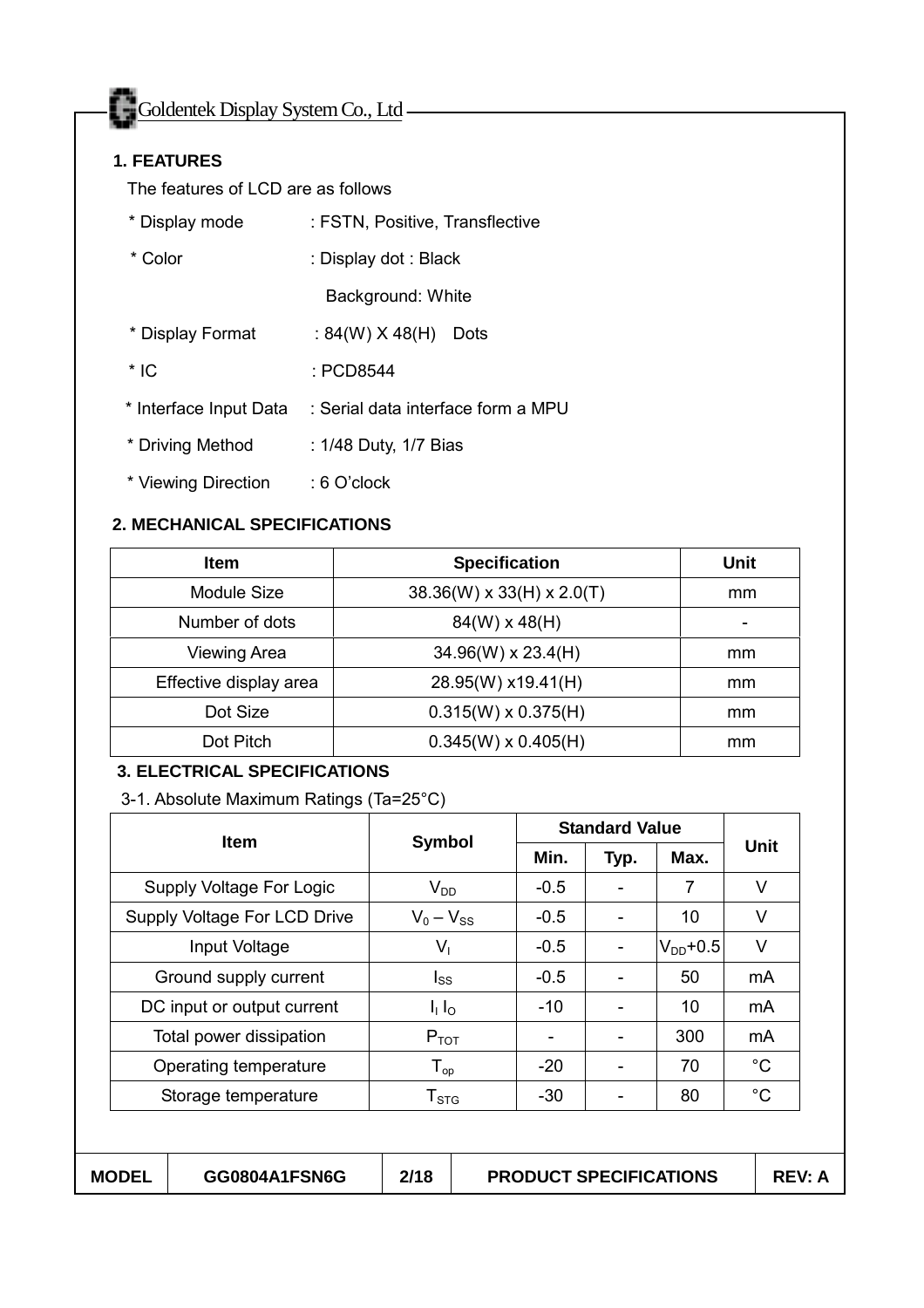## **3. ELECTRICAL SPECIFICATIONS (Continued)**

3-2. Electrical Characteristics (Vss=0V)

| <b>Item</b>                                       |           | <b>Symbol</b>         | <b>Test</b><br><b>Condition</b>          | Min.                         | Typ. | Max.                  | Unit |
|---------------------------------------------------|-----------|-----------------------|------------------------------------------|------------------------------|------|-----------------------|------|
| Logic supply Voltage                              |           | <b>V<sub>DD</sub></b> |                                          | 2.7                          |      | 3.3                   | V    |
|                                                   | "H" Level | V <sub>IH</sub>       | $VDD=2.8V$                               | 0.7V <sub>DD</sub>           |      | <b>V<sub>DD</sub></b> | V    |
| Input Voltage                                     | "L" Level | $V_{IL}$              |                                          | $V_{SS}$                     | -    | 0.3V <sub>DD</sub>    | V    |
| <b>Current Consumption</b>                        |           | $I_{DD}$              | $VDD = 2.85V$<br>test<br>pattern = notel | $\qquad \qquad \blacksquare$ | 6.20 | 7.4                   | mA   |
| <b>LCD Drive Voltage</b><br>(Recommended Voltage) |           | VOUT                  | Ta = $25^{\circ}$ C                      | 7.3                          | 7.6  | 7.9                   | V    |

Note:

- 1) TEST PATTERN: ALL DOTS ON STATES .
- 2) DUTY = 1/48

3) ELECTRONIC VOLUME REGISTER (VOP 6:0 )= 1000101B RECOMMANDABLE.

\* OPERATIONG VOLTAGE FLUCATUATE ABOT + 0.3V BY EACHPANEL.

|  | <b>MODEL</b> | GG0804A1FSN6G | 3/18 | <b>PRODUCT SPECIFICATIONS</b> | <b>REV: A</b> |
|--|--------------|---------------|------|-------------------------------|---------------|
|--|--------------|---------------|------|-------------------------------|---------------|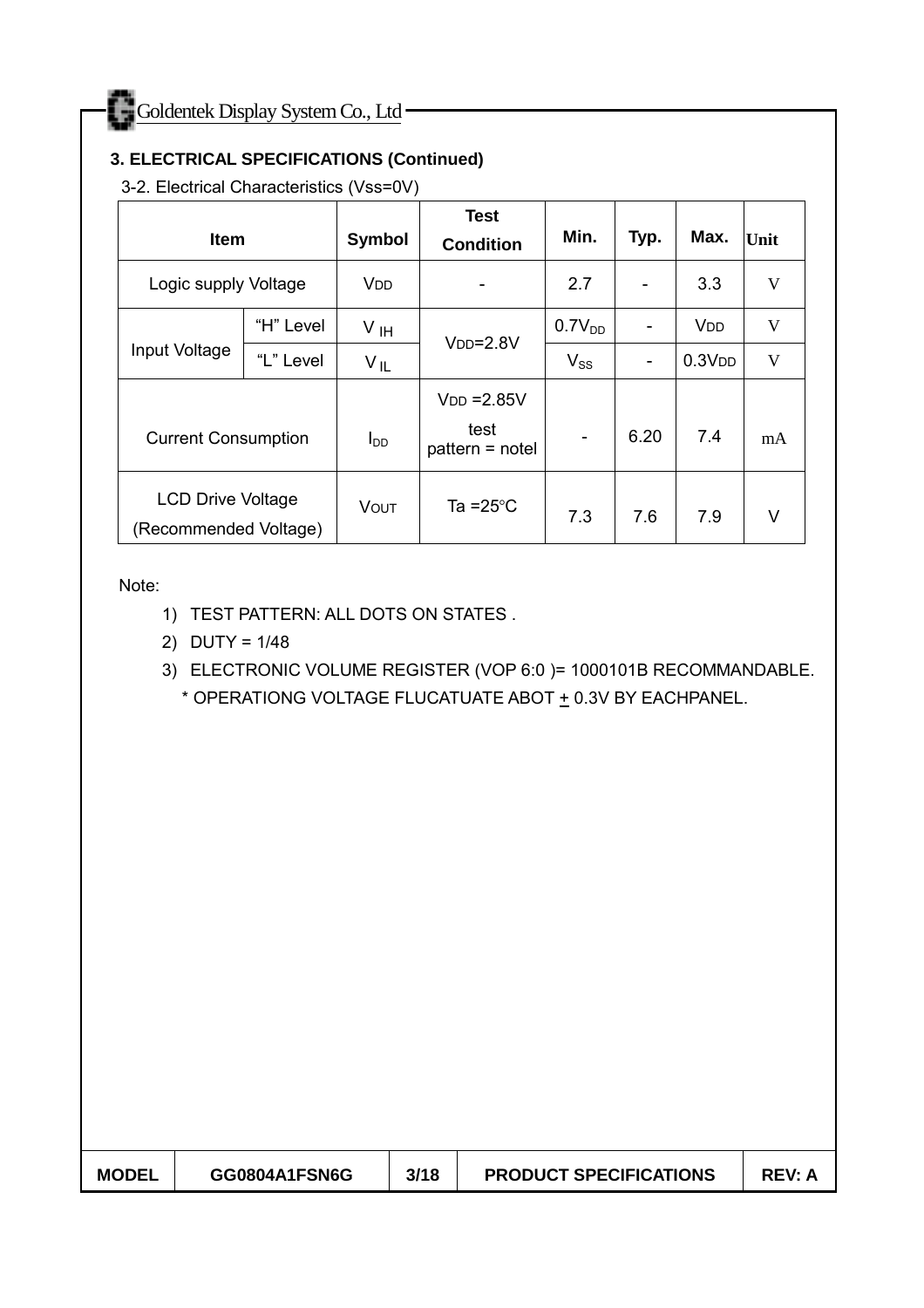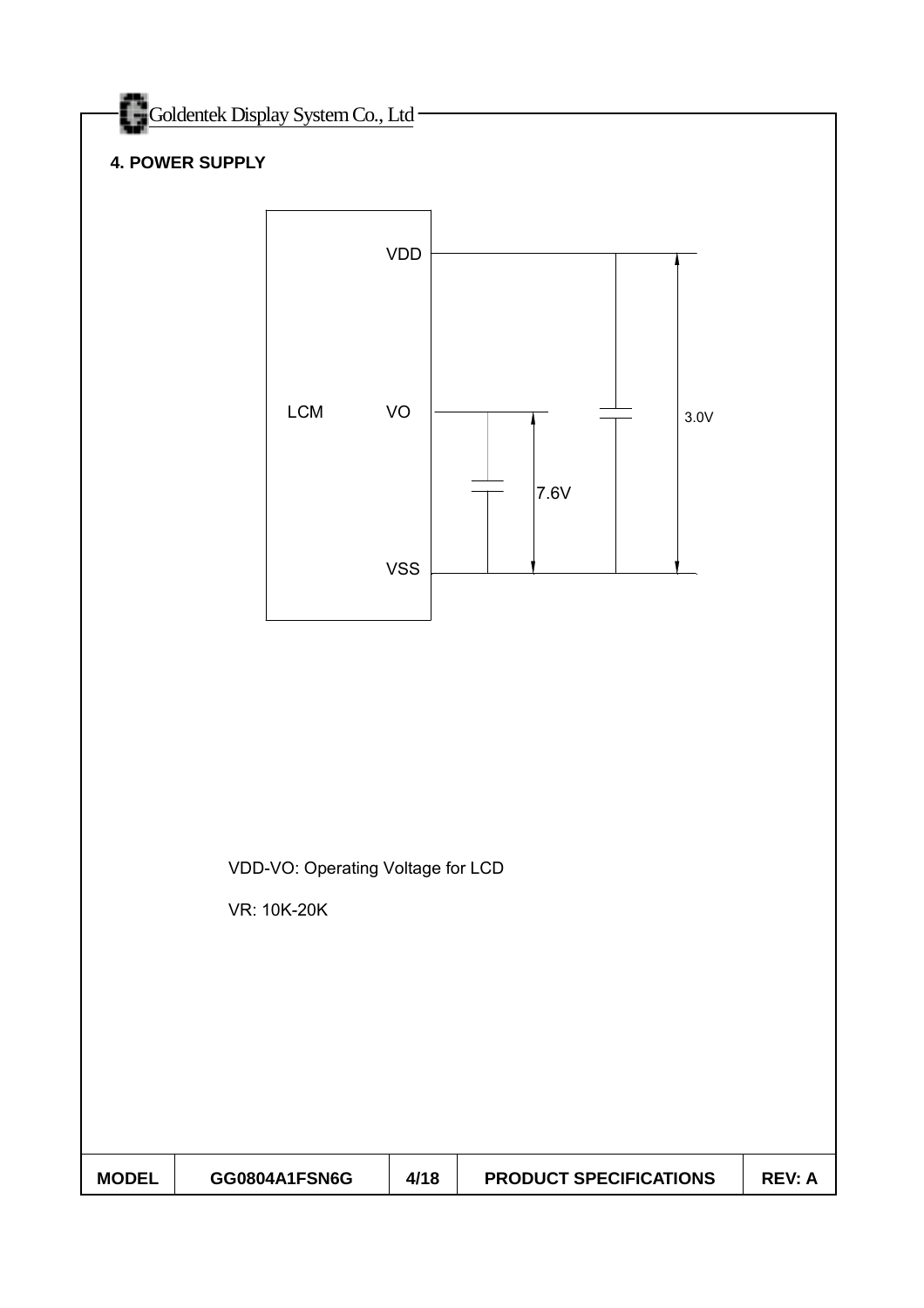| <b>Item</b>            | <b>Symbol</b>          | Temp.          | Min.                         | Typ.                     | Max.                         | <b>Unit</b> | <b>Conditions</b>                          | <b>Note</b> |
|------------------------|------------------------|----------------|------------------------------|--------------------------|------------------------------|-------------|--------------------------------------------|-------------|
| Viewing                | $\Theta$ 2- $\Theta$ 1 | $25^{\circ}$ C | 30                           | ۰                        | $\overline{\phantom{a}}$     |             | Cr > 2                                     |             |
| Angle                  | Φ                      |                | 80                           |                          | $\qquad \qquad \blacksquare$ | Deg.        |                                            | 1,2         |
| Contrast<br>Ratio      | Cr                     | $25^{\circ}$ C | $\overline{2}$               | $\overline{\phantom{0}}$ | $\overline{\phantom{0}}$     | -           | $\Theta = 0^{\circ}$<br>$\Phi = 0^{\circ}$ | 3           |
| Response<br>Time(rise) | Tr                     | $25^{\circ}$ C | $\qquad \qquad \blacksquare$ | ۰                        | 250                          | ms          | $\Theta = 0^{\circ}$<br>$\Phi = 0^{\circ}$ | 4           |
| Response<br>Time(fall) | <b>Tf</b>              | $25^{\circ}$ C | $\overline{\phantom{m}}$     | $\overline{\phantom{0}}$ | 250                          | ms          | $\Theta = 0^{\circ}$<br>$\Phi = 0^{\circ}$ | 4           |

#### **5. ELECTRO – OPTICAL CHARACTERISTICS**

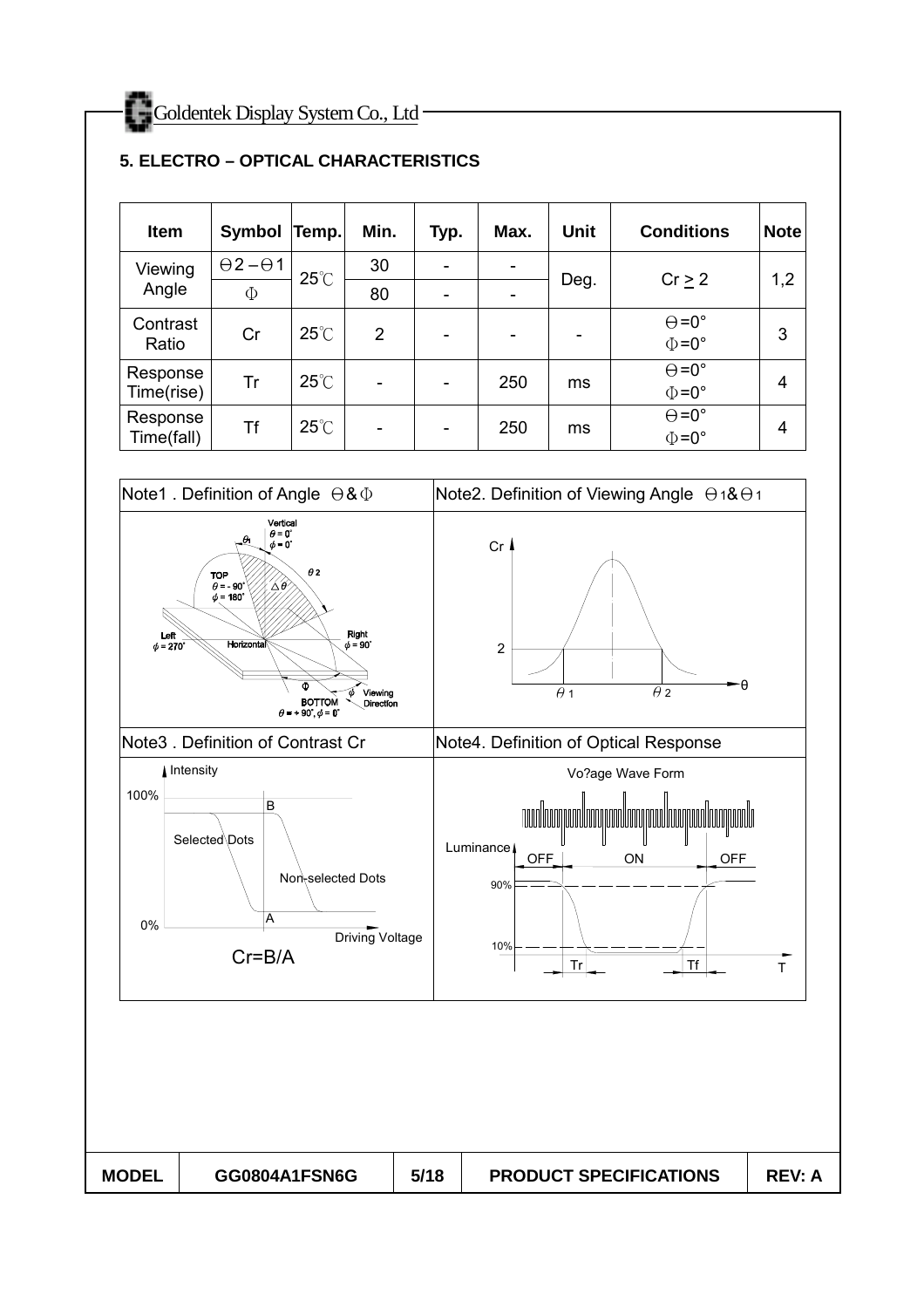## **6. TERMINAL PIN FUNCTION AND BLOCK DIAGRAM**

6-1. Interface Pin Function Description

| Pin No.        | Symbol           | <b>Functions</b>                         |
|----------------|------------------|------------------------------------------|
| 1              | $V_{DD}$         | Power for logic                          |
| $\overline{2}$ | <b>SCLK</b>      | Serial clock                             |
| 3              | <b>SDIN</b>      | Serial data                              |
| 4              | $D/\overline{C}$ | Select register $(H = Data, L = Common)$ |
| 5              | <b>SCE</b>       | Chip select $(L = E$ nable)              |
| 6              | <b>OSC</b>       | External clock (H = Internal clock)      |
| $\overline{7}$ | $V_{SS}$         | Ground                                   |
| 8              | $V_{OUT}$        | LCD output voltage                       |
| 9              | TST <sub>2</sub> |                                          |

#### 6-2. Block Diagram



The required minmum value for the external capacitors in application with the PCD8544 are:

Cext =min 1.0uF

Higher capacitor values are recommended for ripple reduction.

| <b>MODEL</b> | GG0804A1FSN6G | 6/18 | <b>PRODUCT SPECIFICATIONS</b> | <b>REV: A</b> |
|--------------|---------------|------|-------------------------------|---------------|
|--------------|---------------|------|-------------------------------|---------------|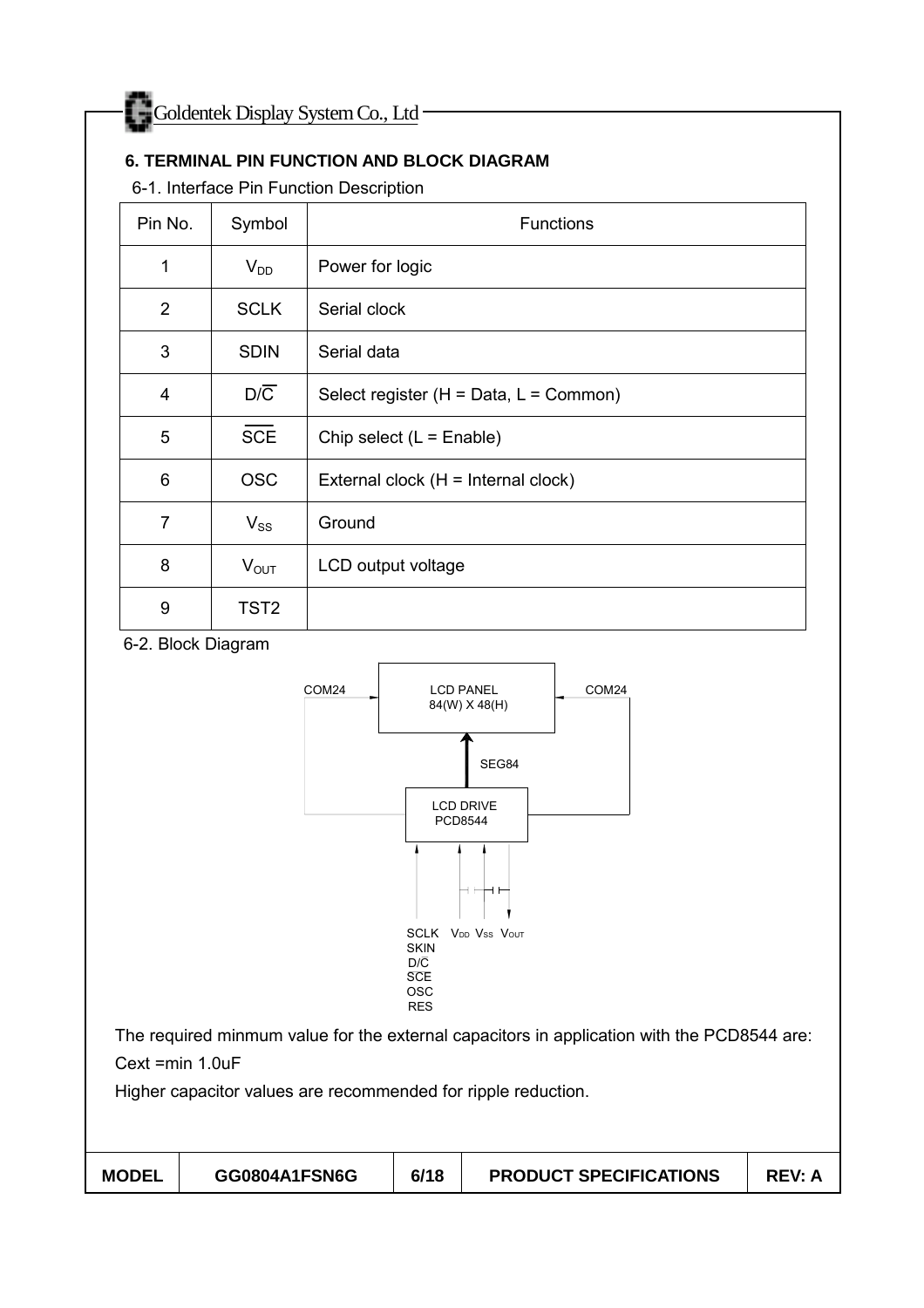

#### **7.AC CHARACTERISTICS**

7-1 Serial interface

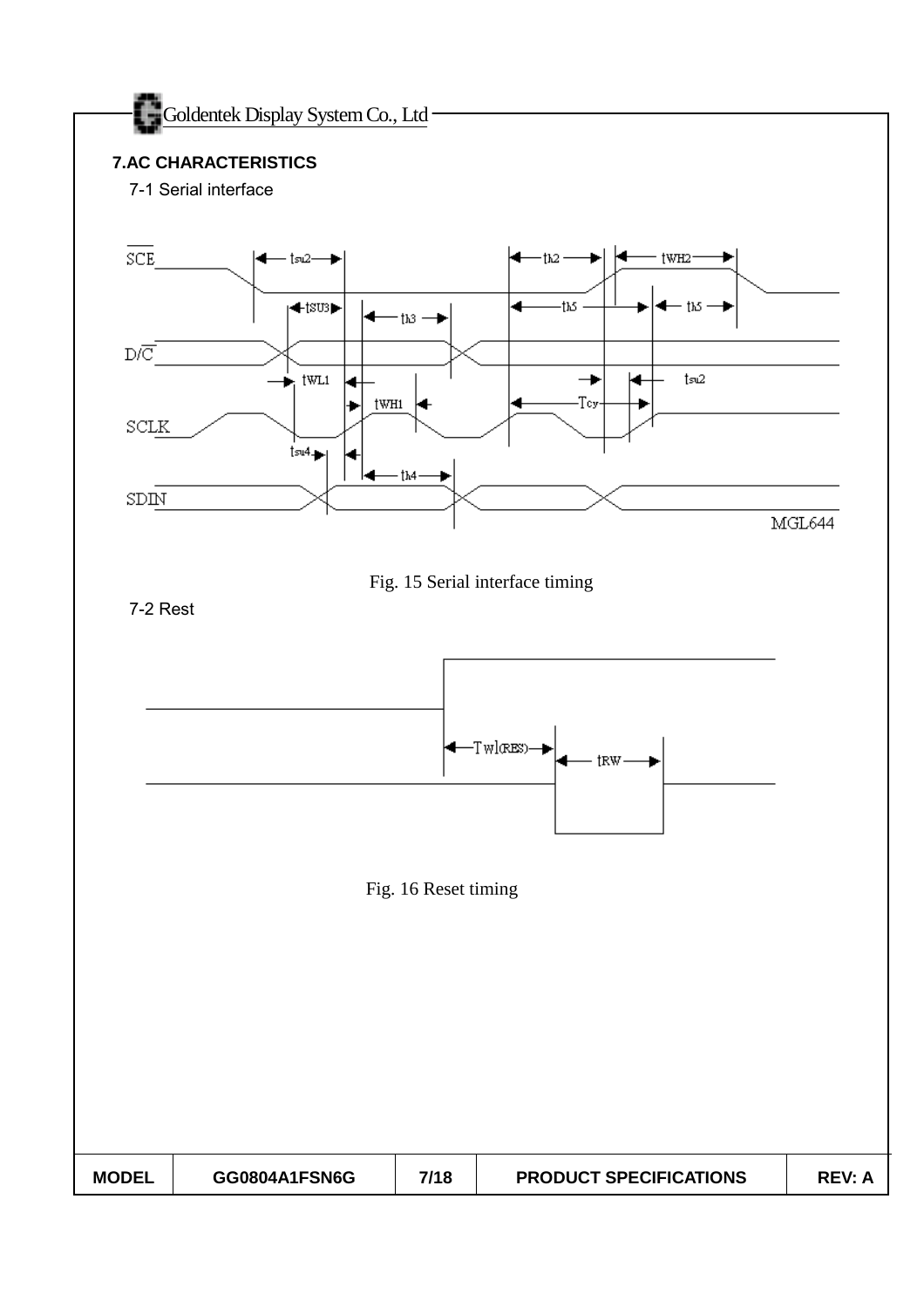## **7.AC CHARACTERISTICS (Continued)**

| SYMBOL      | PARAMETER                | CONDITIONS            | MIN. | TYP. | MAX. | UNIT |
|-------------|--------------------------|-----------------------|------|------|------|------|
| fosc        | oscillator frequency     |                       | 20   | 34   | 65   | kæ   |
| [felk(EXT)] | external clock frequency |                       | 10   | 32   | 100  | kæ   |
| ffiame      | frame frequency          | fosc or Fclkœxɒ=32k¤z |      | 67   |      | Hz   |
| lfvhrl      | VDD to RES LOW           | Fig.16                |      |      | 30   | ms   |
| (twl(xes)   | RES LOW pulse width      | Fig.16                | 100  |      |      | ns   |

Serial bus timing characteristics

| fsclk           | clock frequency              | VDD=3.0V±10%               | 0   | 4 | MHz |
|-----------------|------------------------------|----------------------------|-----|---|-----|
| Tcy             | clock cycle SCLK             | ALL signal timing is based | 250 |   | ns. |
| ltwh1           | SCLK pulse width HIGH        | on 20% to 80% of VDD       | 100 |   | ns  |
| twl1            | SCLK pulse width LOW         | and maximum rise and fall  | 100 |   | ns  |
| tsu2            | $\overline{SCE}$ set-up time | ltimes of 10 ns            | 60  |   | ns  |
| th2             | SCE hold time                |                            | 100 |   | ns. |
| ltwh2           | SCE min.HIGH time            |                            | 100 |   | ns. |
| th <sub>5</sub> | SCE start hold time;note3    |                            | 100 |   | ns  |
| ltsus.          | $D/\overline{C}$ set-up time |                            | 100 |   | ns. |
| th3             | $D/\overline{C}$ hold time   |                            | 100 |   | ns. |
| tsu4            | SDIN set-up                  |                            | 100 |   | ns  |
| th4             | SDIN hold time               |                            | 100 |   | ns  |

NOTES:

- 1. Tframe=fclk(ext)/480
- 2. RES may be LOW before VDD goes HIGH.
- 3. Th5 is the time from the previous SCLK positive edge (irrespective of the state of SCE) to the negative edge of SCE (see Fig. 15).

| <b>MODEL</b> | GG0804A1FSN6G | 8/18 | <b>PRODUCT SPECIFICATIONS</b> | <b>REV: A</b> |
|--------------|---------------|------|-------------------------------|---------------|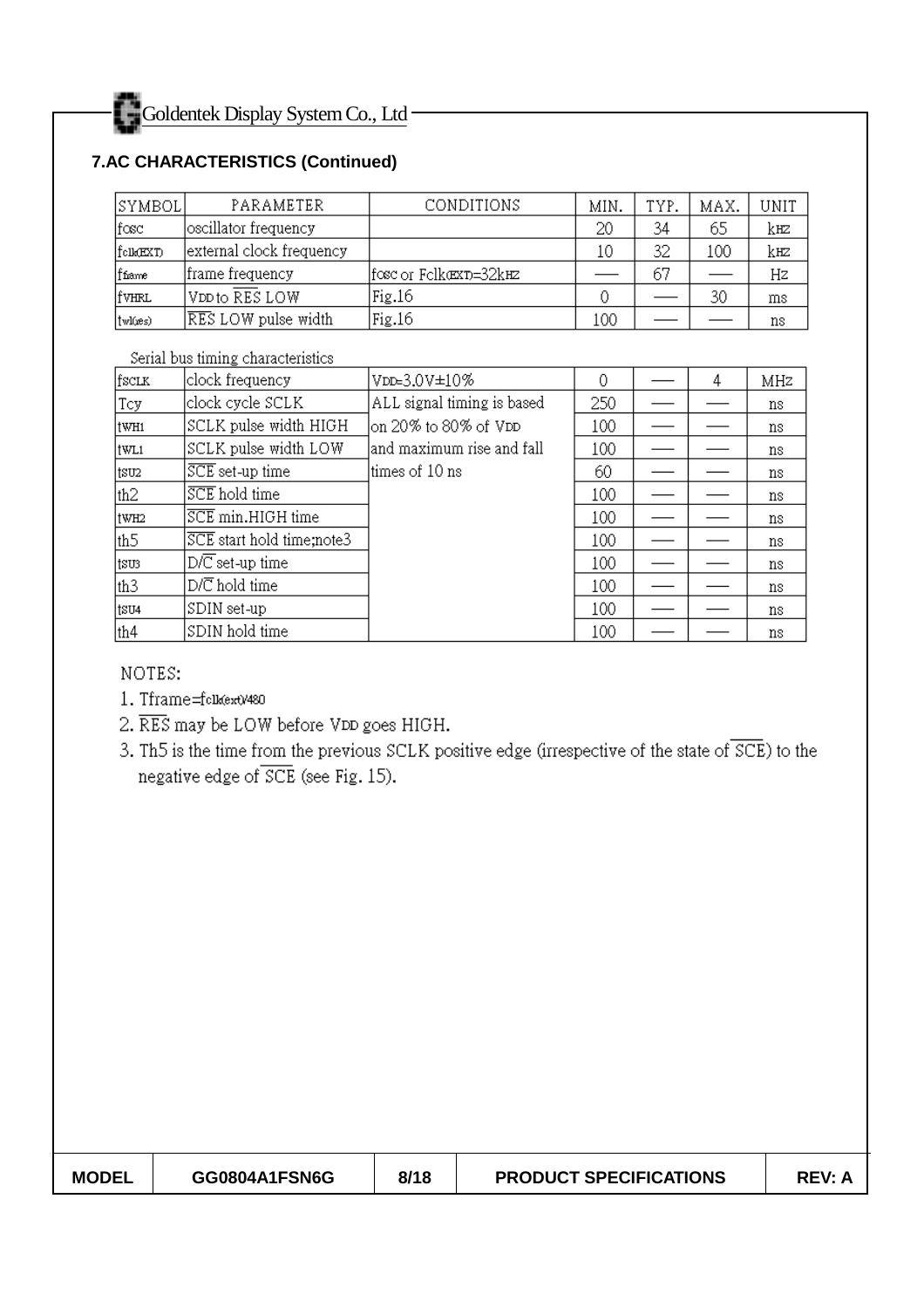

#### **8.INSTRUCTION DESCRIPTION**

8-1. **Table 1** Instruction set

|                                                                                                                                                                                                                                                                                                                                                       | $D/\overline{C}$ |                |                           |             |                  | <b>COMMAND BYTE</b> |                 |                 |           |                                                                            |  |
|-------------------------------------------------------------------------------------------------------------------------------------------------------------------------------------------------------------------------------------------------------------------------------------------------------------------------------------------------------|------------------|----------------|---------------------------|-------------|------------------|---------------------|-----------------|-----------------|-----------|----------------------------------------------------------------------------|--|
| <b>INSTRUCTION</b>                                                                                                                                                                                                                                                                                                                                    |                  | <b>B7</b>      | <b>B6</b>                 | <b>B5</b>   | <b>B4</b>        | <b>B3</b>           | <b>B2</b>       | <b>B1</b>       | <b>B0</b> | <b>DESCRIPTION</b>                                                         |  |
| $(H = 0 \text{ or } 1)$                                                                                                                                                                                                                                                                                                                               |                  |                |                           |             |                  |                     |                 |                 |           |                                                                            |  |
| <b>NOP</b>                                                                                                                                                                                                                                                                                                                                            | 0                | 0              | 0                         | 0           | $\mathbf 0$      | 0                   | 0               | 0               | 0         | No operation                                                               |  |
| <b>Function set</b>                                                                                                                                                                                                                                                                                                                                   | 0                | 0              | 0                         | 1           | $\mathbf 0$      | 0                   | PD              | V               | H         | Power-down control; entry<br>mode; extended instruction<br>set control (H) |  |
| Write data                                                                                                                                                                                                                                                                                                                                            | 1                | D <sub>7</sub> | $D_6$                     | $D_5$       | $D_4$            | $D_3$               | $D_2$           | $D_1$           | $D_0$     | Writes data to RAM                                                         |  |
| $(H = 0)$                                                                                                                                                                                                                                                                                                                                             |                  |                |                           |             |                  |                     |                 |                 |           |                                                                            |  |
| Reserved                                                                                                                                                                                                                                                                                                                                              | 0                | $\mathbf 0$    | $\mathbf 0$               | $\mathbf 0$ | $\mathbf 0$      | $\mathbf 0$         | 1               | X               | X         | Do not use                                                                 |  |
| Display control                                                                                                                                                                                                                                                                                                                                       | 0                | 0              | 0                         | 0           | $\mathbf 0$      | 1                   | D               | 0               | Ε         | Sets display configuration                                                 |  |
| Reserved                                                                                                                                                                                                                                                                                                                                              | $\overline{0}$   | $\mathbf 0$    | $\mathbf 0$               | 0           | 1                | X                   | X               | X               | X         | Do not use                                                                 |  |
| Set Y address of<br><b>RAM</b>                                                                                                                                                                                                                                                                                                                        | 0                | 0              | 1                         | 0           | $\boldsymbol{0}$ | 0                   | $Y_2$           | $Y_1$           | $Y_0$     | Sets Y- address of RAM:<br>$0 \le Y \le 5$                                 |  |
| Set X address of<br><b>RAM</b>                                                                                                                                                                                                                                                                                                                        | 0                | 1              | $X_6$                     | $X_5$       | $X_4$            | $X_3$               | $X_2$           | $X_1$           | $X_0$     | Sets X-address part of RAM:<br>$0 \le X \le 83$                            |  |
| $(H = 1)$                                                                                                                                                                                                                                                                                                                                             |                  |                |                           |             |                  |                     |                 |                 |           |                                                                            |  |
| Reserved                                                                                                                                                                                                                                                                                                                                              | $\mathbf 0$      | $\mathbf 0$    | $\mathbf 0$               | $\mathbf 0$ | $\mathbf 0$      | $\mathbf 0$         | $\mathbf 0$     | $\mathbf 0$     | 1         | Do not use                                                                 |  |
|                                                                                                                                                                                                                                                                                                                                                       | $\overline{0}$   | $\overline{0}$ | $\mathbf 0$               | 0           | $\mathbf 0$      | 0                   | $\mathbf 0$     | 1               | X         | Do not use                                                                 |  |
| Temperature<br>control                                                                                                                                                                                                                                                                                                                                | 0                | 0              | 0                         | 0           | $\mathbf 0$      | 0                   | 1               | $TC_1$          | $TC_0$    | coefficient<br>Set<br>temperature<br>$(TC_X)$                              |  |
| Reserved                                                                                                                                                                                                                                                                                                                                              | 0                | $\mathbf 0$    | 0                         | 0           | $\mathbf 0$      | 1                   | X               | X               | X         | Do not use                                                                 |  |
| Bias system                                                                                                                                                                                                                                                                                                                                           | 0                | 0              | 0                         | 0           | 1                | 0                   | BS <sub>2</sub> | BS <sub>1</sub> |           | $BS_0$ Set bias system (BS <sub>x</sub> )                                  |  |
| Reserved                                                                                                                                                                                                                                                                                                                                              | $\mathbf 0$      | 0              | 1                         | X           | X                | X                   | X               | X               | X         | Do not use                                                                 |  |
| Set $V_{OP}$                                                                                                                                                                                                                                                                                                                                          | $\overline{0}$   | 1              | $V_{OP6}$                 | $V_{OP5}$   | $V_{OP4}$        | $V_{OP3}$           | $V_{OP2}$       | $V_{OP1}$       |           | $V_{OP0}$ Write $V_{OP}$ to register                                       |  |
| 8-2. Table 2 Explanations of symbols in Table 1                                                                                                                                                                                                                                                                                                       |                  |                |                           |             |                  |                     |                 |                 |           |                                                                            |  |
| <b>BIT</b>                                                                                                                                                                                                                                                                                                                                            |                  |                |                           | $\bf{0}$    |                  |                     |                 |                 |           | 1                                                                          |  |
| <b>PD</b>                                                                                                                                                                                                                                                                                                                                             |                  | Chip is active |                           |             |                  |                     |                 |                 |           | Chip is in Power-down mode                                                 |  |
| $\overline{\mathsf{V}}$                                                                                                                                                                                                                                                                                                                               |                  |                | Horizontal addressing     |             |                  |                     |                 |                 |           | Vertical addressing                                                        |  |
| H                                                                                                                                                                                                                                                                                                                                                     |                  |                | Use basic instruction set |             |                  |                     |                 |                 |           | Use extended instruction set                                               |  |
| D and E<br>00<br>Display blank<br>10<br>Normal mode<br>01<br>All display segments on<br>11<br>Inverse video mode<br>$TC_1$ and $TC_0$<br>00<br>V <sub>LCD</sub> temperature coefficient 0<br>01<br>V <sub>LCD</sub> temperature coefficient 1<br>V <sub>LCD</sub> temperature coefficient 2<br>10<br>11<br>V <sub>LCD</sub> temperature coefficient 3 |                  |                |                           |             |                  |                     |                 |                 |           |                                                                            |  |
| <b>MODEL</b><br>GG0804A1FSN6G<br>9/18                                                                                                                                                                                                                                                                                                                 |                  |                |                           |             |                  |                     |                 |                 |           | <b>PRODUCT SPECIFICATIONS</b><br><b>REV: A</b>                             |  |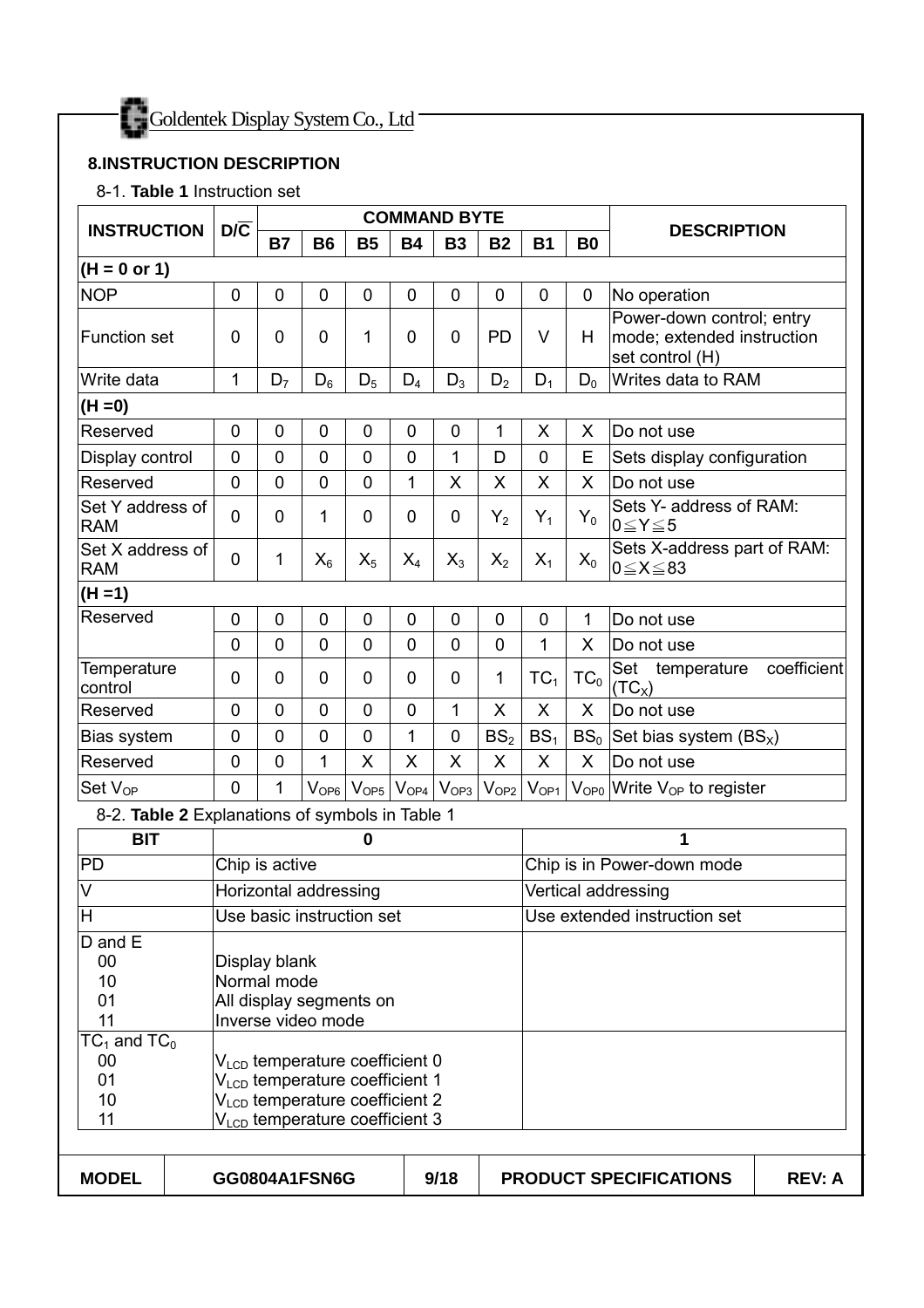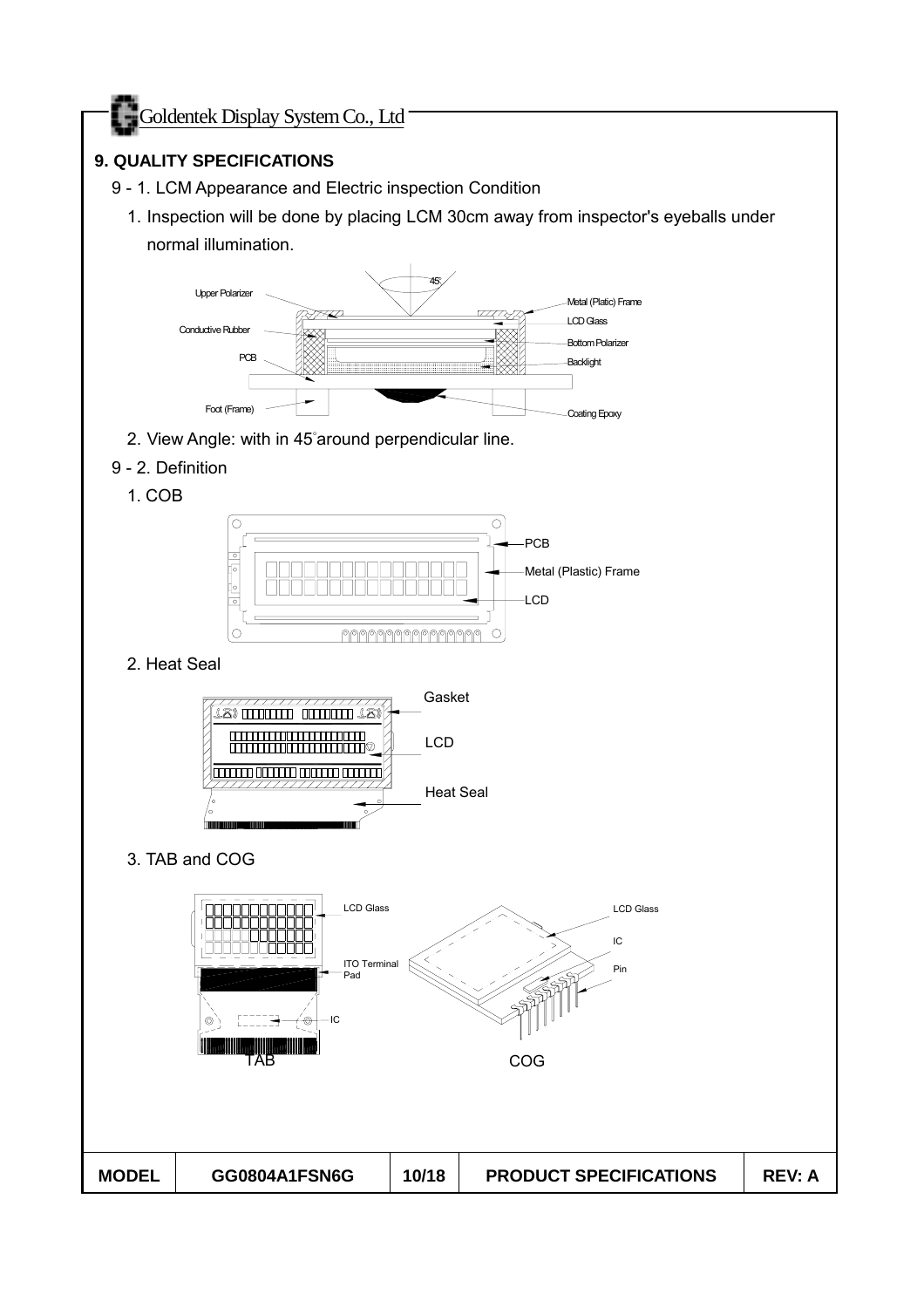## **9. QUALITY SPECIFICATIONS (Continued)**

9-3. Sampling Plan and Acceptance

## 1. Sampling Plan

MIL - STD - 105E (‖) ordinary single inspection is used.

#### 2. Acceptance

| Major defect: | $AQL = 0.25%$ |
|---------------|---------------|
| Minor defect: | $AQL = 0.65%$ |

#### 9-4. Criteria

#### 1. COB

| <b>Defect</b> | <b>Inspection Item</b>        | <b>Inspection Standards</b>                                                   |        |
|---------------|-------------------------------|-------------------------------------------------------------------------------|--------|
| Major         | PCB copper flakes peeling off | Any copper flake in viewing Area<br>should be greater than 1.0mm <sup>2</sup> | Reject |
| Major         | Height of coating epoxy       | Exceed the dimension of drawing                                               | Reject |
| Major         | Void or hole of coating epoxy | Expose bonding wire or IC                                                     | Reject |
| Major         | PCB cutting defect            | Exceed the dimension of drawing                                               | Reject |

#### 2. SMT

| <b>Defect</b> | <b>Inspection Item</b>                                                           |               |  | <b>Inspection Standards</b>               |                  |
|---------------|----------------------------------------------------------------------------------|---------------|--|-------------------------------------------|------------------|
| Minor         | Component marking not readable                                                   |               |  |                                           | Reject           |
| Minor         | Component height                                                                 |               |  | <b>Exceed the dimension</b><br>Of drawing | Reject           |
| Major         | Component solder defect (missing, extra,<br>wrong component or wrong orientation |               |  |                                           | Reject           |
| Minor         | Component position shift<br>component<br>x<br>D                                  | soldering pad |  | X < 3/4Z<br>Y > 1/3D                      | Reject<br>Reject |
| Minor         | Component tilt<br>component<br>D<br>soldering pad                                |               |  | >1/3D<br>Y.                               | Reject           |
| Minor         | Insufficient solder<br>component<br>PAD<br>1111<br><b>PCB</b>                    |               |  | $\theta \leq 20^{\circ}$                  | Reject           |
| <b>MODEL</b>  | GG0804A1FSN6G                                                                    | 11/18         |  | <b>PRODUCT SPECIFICATIONS</b>             | <b>REV: A</b>    |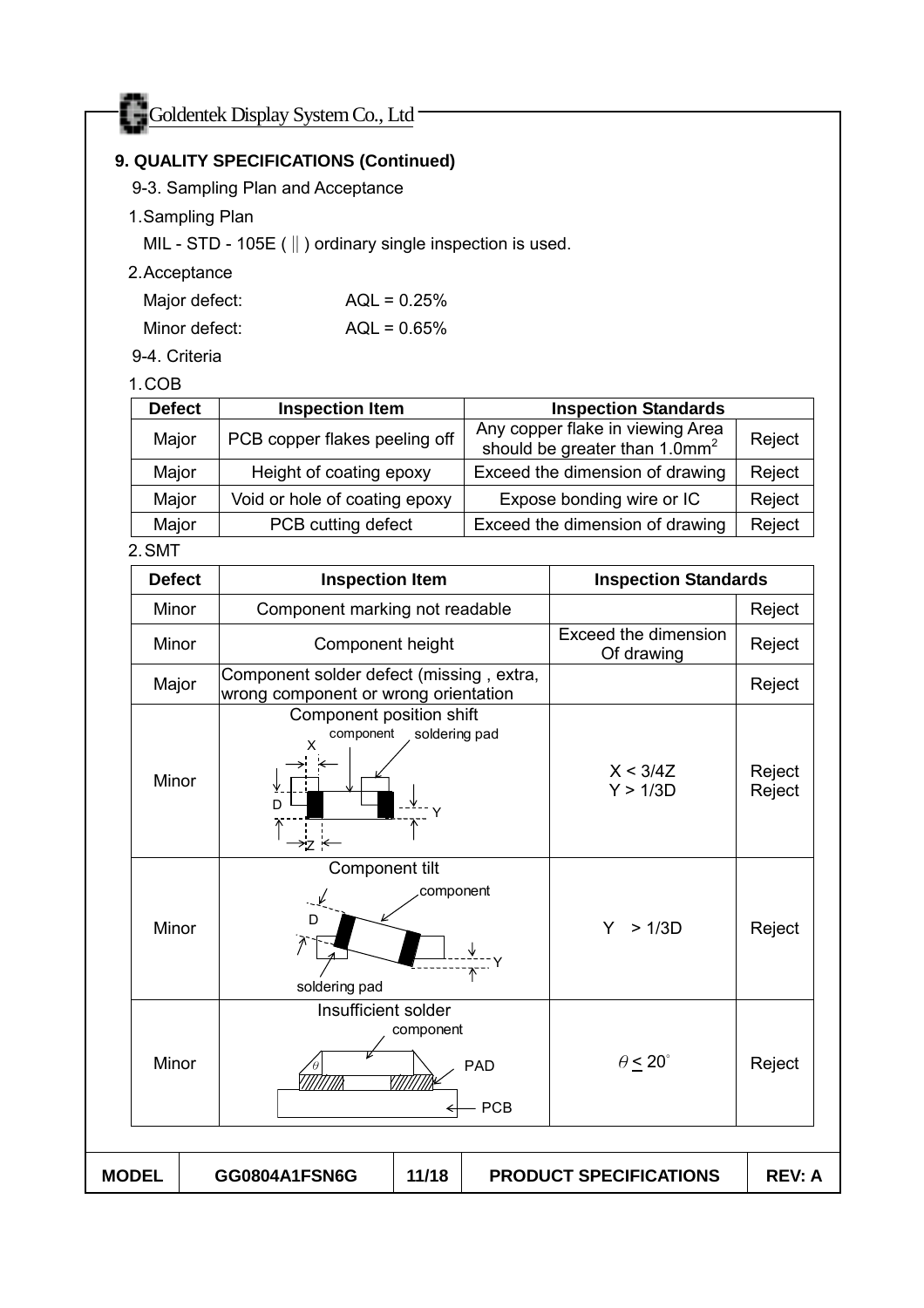## **9. QUALITY SECIFICATIONS (Continued)**

9-4. Criteria (Continued)

#### 3. Metal (Plastic) Frame

| <b>Defect</b> | <b>Inspection Item</b>       |                                                                                                                                                                             | <b>Inspection Standards</b>     |                                 |  |
|---------------|------------------------------|-----------------------------------------------------------------------------------------------------------------------------------------------------------------------------|---------------------------------|---------------------------------|--|
| Major         | Crack / breakage             |                                                                                                                                                                             | Anywhere                        | Reject                          |  |
|               |                              | W                                                                                                                                                                           |                                 | Acceptable of<br>Scratch        |  |
|               |                              | $w<0.1$ mm                                                                                                                                                                  | Any                             | Ignore                          |  |
|               |                              | $0.1 \leq w \leq 0.2$ mm                                                                                                                                                    | $L < 5.0$ mm                    | 2                               |  |
| Minor         | <b>Frame Scratch</b>         | $0.2 < w < 0.3$ mm                                                                                                                                                          | $L < 3.0$ mm                    |                                 |  |
|               |                              | $w > 0.3$ mm                                                                                                                                                                | Any                             | 0                               |  |
|               |                              | Note: 1. Above criteria applicable to scratch lines<br>with distance greater than 5mm.<br>2. Scratch on the back side of frame (not<br>visible) can be ignored.             |                                 |                                 |  |
|               |                              |                                                                                                                                                                             |                                 | Acceptable of<br>Dents / Pricks |  |
|               |                              | $\Phi$ <1.0mm                                                                                                                                                               |                                 | 2                               |  |
|               | Frame Dent, Prick            | $1.0 < \Phi \le 1.5$ mm                                                                                                                                                     |                                 |                                 |  |
| Minor         | $\Phi = \frac{L+W}{2}$       | 1.5mm $<$ $\Phi$                                                                                                                                                            |                                 | $\Omega$                        |  |
|               |                              | Note: 1. Above criteria applicable to any two dents<br>/ pricks with distance greater than 5mm<br>2. Dent / prick on the back side of frame (not<br>visible) can be ignored |                                 |                                 |  |
| Minor         | <b>Frame Deformation</b>     |                                                                                                                                                                             | Exceed the dimension of drawing |                                 |  |
| Minor         | <b>Metal Frame Oxidation</b> |                                                                                                                                                                             | Any rust                        |                                 |  |

#### 4. Flexible Film Connector (FFC)

|                                          |                                                          |                               | <b>Inspection Standards</b> |
|------------------------------------------|----------------------------------------------------------|-------------------------------|-----------------------------|
| Minor                                    | <b>Tilted soldering</b>                                  | Within the angle $+5^{\circ}$ | Acceptable                  |
| Minor                                    | Uneven solder joint /bump                                |                               | Reject                      |
|                                          | $\Phi = \frac{L+W}{2}$<br>Hole                           | Expose the conductive line    | Reject                      |
| Minor                                    |                                                          | $>1.0$ mm<br>$\Phi$           | Reject                      |
| ₩<br>$\checkmark$<br>Minor<br>$\uparrow$ | Position shift<br>$\rightarrow^{\angle} \leftarrow$<br>D | Y > 1/3D                      | Reject                      |
|                                          | 不                                                        | X > 1/2Z                      | Reject                      |

MODEL GG0804A1FSN6G | 12/18 | PRODUCT SPECIFICATIONS | REV: A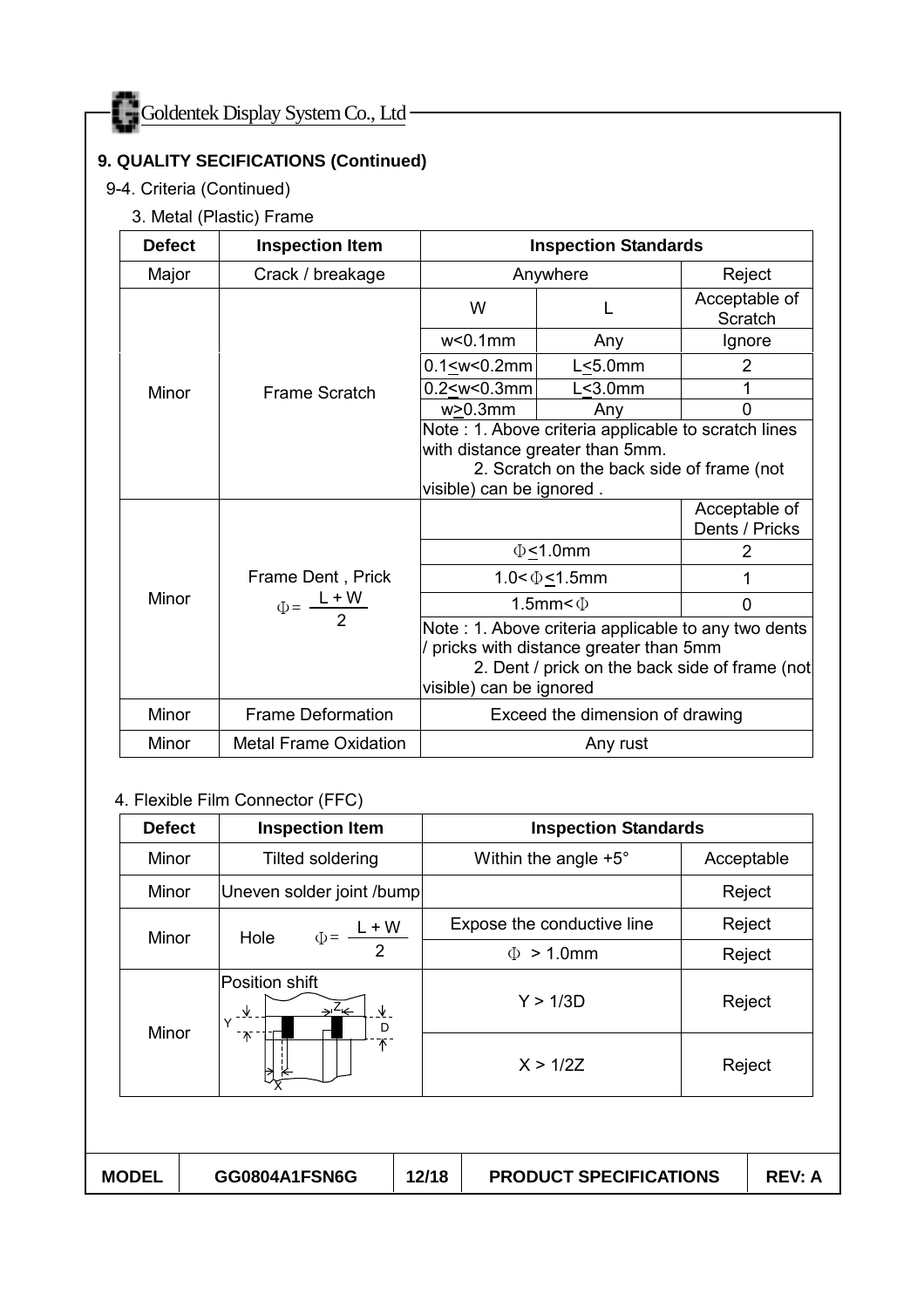### **9. QUALITY SPECIFICATIONS (Continued)**

9-4. Criteria (Continued)

5. Screw

| <b>Defect</b> | <b>Inspection Item</b> | <b>Inspection Standards</b>         |        |
|---------------|------------------------|-------------------------------------|--------|
| Major         | Screw missing/loosen   |                                     | Reject |
| Minor         | Screw oxidation        | Any rust                            | Reject |
| Minor         | Screw deformation      | Difficult to accept screw<br>driver | Reject |

6. Heatseal 、TCP 、FPC

| <b>Defect</b> | <b>Inspection Item</b>                             | <b>Inspection Standards</b> |        |
|---------------|----------------------------------------------------|-----------------------------|--------|
| Major         | Scratch expose conductive layer                    |                             | Reject |
| Minor         | $L + W$<br>$ $ HS Hole $  \Phi = -$                | $\Phi$ > 0.5mm              | Reject |
| Major         | Adhesion strength                                  | Less than the specification | Reject |
| Minor         | Position shift<br>∿<br>→∸←<br>∿<br>D<br>ั ∧ิ<br>Τ. | Y > 1/3D                    | Reject |
|               |                                                    | X > 1/27                    | Reject |
| Major         | Conductive line break                              |                             | Reject |

7. LED Backing Protective Film and Others

| <b>Defect</b> | <b>Inspection Item</b>      | <b>Inspection Standards</b>                                                                                         |        |  |  |  |
|---------------|-----------------------------|---------------------------------------------------------------------------------------------------------------------|--------|--|--|--|
| Minor         | LED dirty, prick            | Acceptable number of units                                                                                          |        |  |  |  |
|               |                             | $\Phi$ <0.10mm                                                                                                      | Ignore |  |  |  |
|               |                             | $0.10 < \Phi < 0.15$ mm                                                                                             | 2      |  |  |  |
|               |                             | $0.15 < \Phi < 0.2$ mm                                                                                              |        |  |  |  |
|               |                             | $\Phi > 0.2$ mm                                                                                                     | 0      |  |  |  |
|               |                             | The distance between any two spots should be $\geq 5$ mm<br>Any spot/dot/void outside of viewing area is acceptable |        |  |  |  |
| Minor         | <b>Protective film tilt</b> | Not fully cover LCD                                                                                                 | Reject |  |  |  |
| Major         | COG coating                 | Not fully cover ITO circuit                                                                                         | Reject |  |  |  |
|               | .                           |                                                                                                                     |        |  |  |  |

8. Electric Inspection

| <b>Defect</b> | <b>Inspection Item</b> | <b>Inspection Standards</b> |        |
|---------------|------------------------|-----------------------------|--------|
| Major         | Short                  |                             | Reject |
| Major         | Open                   |                             | Reject |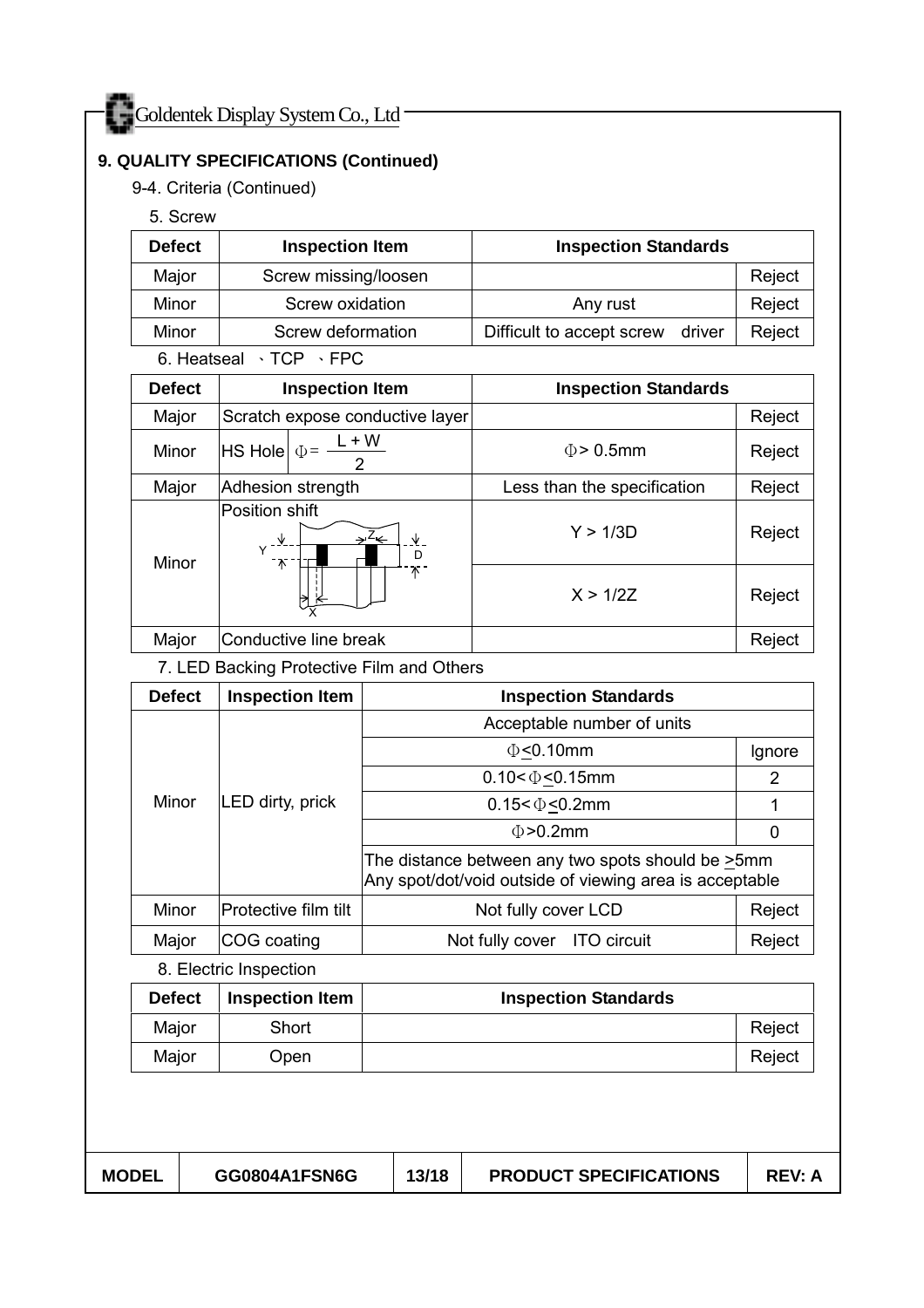# **9. QUALITY SPECIFICATIONS (Continued)**

# 9-4. Criteria (Continued)

9. Inspection Specification of LCD

| <b>Defect</b>      | <b>Inspect</b>                    | Item                                                                                              |                    |                                                                                                                                                                 |                                                                                       |                                                  | <b>Inspection</b>                |   | <b>Standards</b>                            |        |               |   |
|--------------------|-----------------------------------|---------------------------------------------------------------------------------------------------|--------------------|-----------------------------------------------------------------------------------------------------------------------------------------------------------------|---------------------------------------------------------------------------------------|--------------------------------------------------|----------------------------------|---|---------------------------------------------|--------|---------------|---|
|                    |                                   | * Glass Scratch                                                                                   |                    | W                                                                                                                                                               |                                                                                       |                                                  | W < 0.03                         |   | $0.03 < W \le 0.05$                         |        | W > 0.05      |   |
| Minor              | <b>Linear Defect</b>              | * Polarizer Scratch                                                                               |                    |                                                                                                                                                                 |                                                                                       |                                                  | L < 5                            |   | L < 3                                       |        | Any           |   |
|                    |                                   | * Fiber and Linear                                                                                |                    | ACC.<br>NO.                                                                                                                                                     |                                                                                       | 1                                                |                                  |   | 1                                           |        | Reject        |   |
|                    |                                   | material                                                                                          |                    | Note                                                                                                                                                            |                                                                                       | L is the length and W is the width of the defect |                                  |   |                                             |        |               |   |
|                    |                                   | * Foreign material<br>between glass and                                                           |                    | $\Phi$<br>ACC.                                                                                                                                                  | $\Phi$ <0.1                                                                           |                                                  |                                  |   | $0.1 < \Phi \le 0.15$ 0.15 < $\Phi \le 0.2$ |        | $\Phi > 0.2$  |   |
|                    | Black Spot and polarizer or glass |                                                                                                   |                    | NO.                                                                                                                                                             | 3EA/100mm <sup>2</sup>                                                                |                                                  | $\overline{2}$                   |   | 1                                           |        | 0             |   |
| Minor              | Polarizer<br>Pricked              | and glass<br>* Polarizer hole or<br>protuberance by<br>external force                             |                    | Note                                                                                                                                                            | $\Phi$ is the average diameter of the defect.<br>Distance between two defects > 10mm. |                                                  |                                  |   |                                             |        |               |   |
|                    |                                   | * Unobvious                                                                                       |                    | $\Phi$                                                                                                                                                          |                                                                                       | $\Phi \leq 0.3$                                  |                                  |   | $0.3 < \Phi < 0.5$                          |        | $0.5 < \Phi$  |   |
|                    | White Spot                        | transparant foreign<br>material between                                                           |                    | ACC.<br>NO.                                                                                                                                                     |                                                                                       |                                                  | 3EA / 100mm <sup>2</sup>         |   | 1                                           |        | 0             |   |
| Minor<br>polarizer | and Bubble in                     | glass and glass or<br>glass and polarizer<br>* Air protuberance<br>between polarizer<br>and glass |                    | Note                                                                                                                                                            | $\Phi$ is the average diameter of the defect.<br>Distance between two defects > 10mm. |                                                  |                                  |   |                                             |        |               |   |
|                    | Segment<br><b>Defect</b>          |                                                                                                   |                    | Φ                                                                                                                                                               | $\Phi$ <0.10                                                                          |                                                  | $0.10 < \Phi < 0.20$             |   | $0.20 < \Phi < 0.25$                        |        | $\Phi > 0.25$ |   |
|                    |                                   |                                                                                                   |                    | ACC.<br>NO.                                                                                                                                                     | 3EA/100mm <sup>2</sup>                                                                |                                                  | $\overline{2}$                   |   | 1                                           |        | 0             |   |
| Minor              |                                   |                                                                                                   |                    |                                                                                                                                                                 |                                                                                       |                                                  | W is more than 1/2 segment width |   |                                             |        | Reject        |   |
|                    |                                   |                                                                                                   |                    | Note                                                                                                                                                            | $\Phi = \frac{L+W}{2}$<br>Distance between two defect is 10mm                         |                                                  |                                  |   |                                             |        |               |   |
|                    | Protuberant<br>Segment            |                                                                                                   |                    | Φ                                                                                                                                                               | $\Phi \leq 0.10$                                                                      |                                                  | $0.10 < \Phi \le 0.20$           |   | $0.20 < \Phi \leq 0.25$                     |        | $\Phi > 0.25$ |   |
| Minor              |                                   |                                                                                                   |                    | W                                                                                                                                                               | Glue                                                                                  |                                                  | W<1/2 Seg<br>$W \le 0.2$         |   | $W \leq 1/2$ Seg<br>$W \le 0.2$             |        | Ignore        |   |
|                    |                                   |                                                                                                   | $\Phi = (L + W)/2$ |                                                                                                                                                                 | ACC.<br>NO.                                                                           | 3EA/<br>100mm <sup>2</sup>                       |                                  | 2 |                                             | 1      |               | 0 |
|                    | Assembly<br>Mis-alignment         |                                                                                                   |                    |                                                                                                                                                                 | 1. Segment                                                                            |                                                  |                                  |   |                                             |        |               |   |
|                    |                                   |                                                                                                   |                    | B                                                                                                                                                               |                                                                                       |                                                  | B<0.4mm                          |   | $0.4 < B \le 1.0$ mm                        |        | B>1.0mm       |   |
|                    |                                   |                                                                                                   |                    | B-A                                                                                                                                                             |                                                                                       |                                                  | $B-A<1/2B$                       |   | $B-A < 0.2$                                 |        | $B-A < 0.25$  |   |
| Minor              |                                   | +⊢⊣∧<br>۳B۰<br>K.Mar                                                                              |                    |                                                                                                                                                                 | Judge<br>Acceptable<br>Acceptable<br>Acceptable                                       |                                                  |                                  |   |                                             |        |               |   |
|                    |                                   |                                                                                                   |                    |                                                                                                                                                                 | 2. Dot Matrix                                                                         |                                                  |                                  |   |                                             |        |               |   |
|                    |                                   |                                                                                                   |                    | Deformation>2°                                                                                                                                                  |                                                                                       |                                                  |                                  |   |                                             | Reject |               |   |
| Minor              | Stain on LCD<br>Panel Surface     |                                                                                                   |                    | Accept when stains can be wiped lightly with a soft cloth<br>or a similar one. Otherwise, judged according to the<br>above items: "Black spot" and "White Spot" |                                                                                       |                                                  |                                  |   |                                             |        |               |   |
|                    |                                   |                                                                                                   |                    |                                                                                                                                                                 |                                                                                       |                                                  |                                  |   |                                             |        |               |   |
| <b>MODEL</b>       | GG0804A1FSN6G                     |                                                                                                   | 14/18              |                                                                                                                                                                 |                                                                                       |                                                  |                                  |   | <b>PRODUCT SPECIFICATIONS</b>               |        | <b>REV: A</b> |   |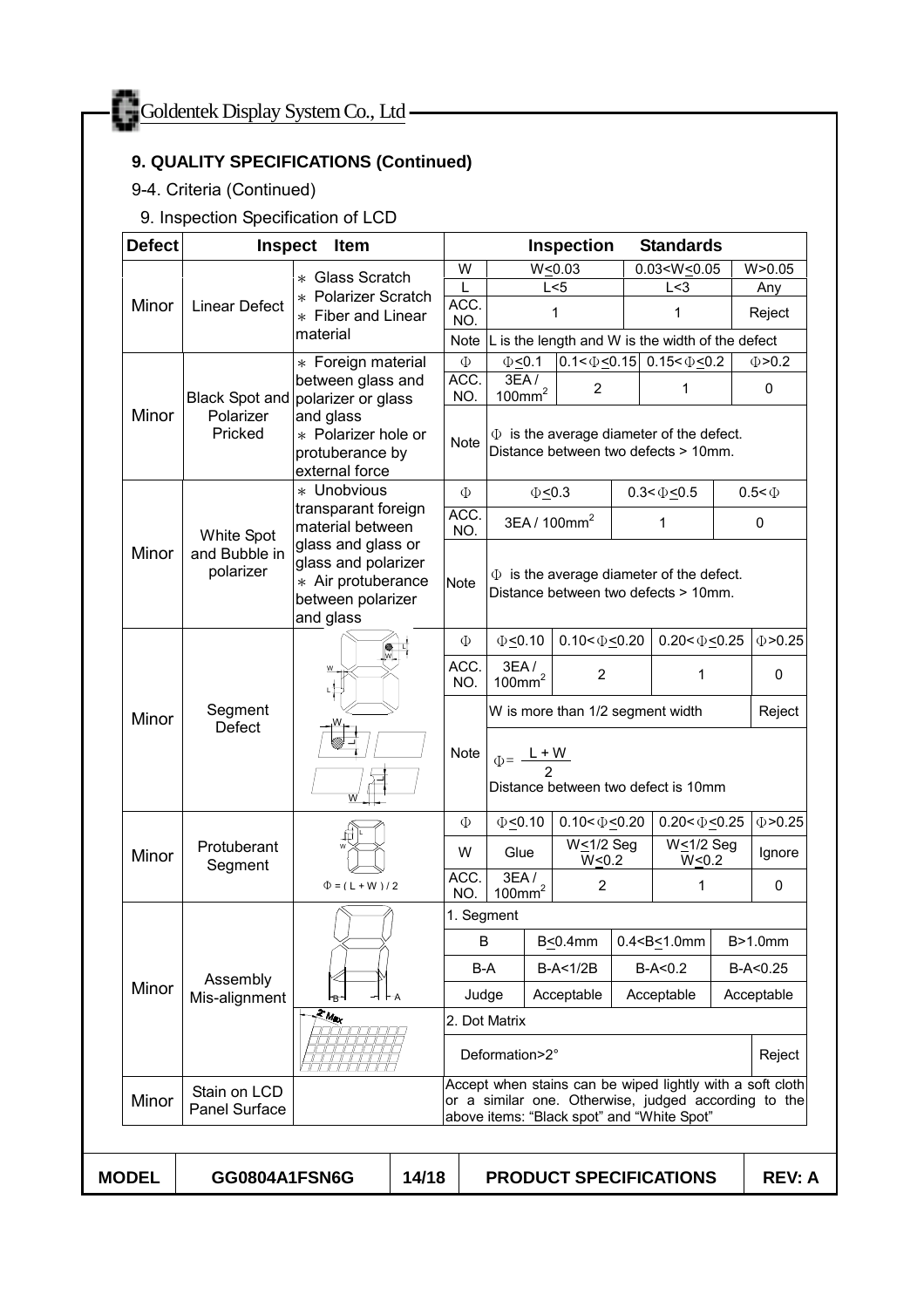## **10. RELIABILITY**

| NO.                 | <b>Item</b>                       | <b>Condition</b>                                                                                                                                    | <b>Criterion</b>                                                                                          |  |  |
|---------------------|-----------------------------------|-----------------------------------------------------------------------------------------------------------------------------------------------------|-----------------------------------------------------------------------------------------------------------|--|--|
| $\mathbf{1}$        | <b>High Temperature Operating</b> | 70℃, 240Hrs                                                                                                                                         |                                                                                                           |  |  |
| $\overline{2}$      | Low Temperature Operating         | $-10^{\circ}$ C, 240Hrs                                                                                                                             | No defect in cosmetic<br>and operational                                                                  |  |  |
| 3                   | <b>High Humidity</b>              | 80℃, 90%RH, 96Hrs                                                                                                                                   |                                                                                                           |  |  |
| 4                   | <b>High Temperature Storage</b>   | 80℃, 240Hrs                                                                                                                                         |                                                                                                           |  |  |
| 5                   | Low Temperature Storage           | $-30^{\circ}$ C, 240Hrs                                                                                                                             |                                                                                                           |  |  |
| 6<br>$\overline{7}$ | Vibration<br><b>Thermal Shock</b> | Random wave<br>$10 \sim 100$ Hz<br>Acceleration: 2g<br>2 Hrs per direction(X,Y,Z)<br>$-30^{\circ}$ to 25 $^{\circ}$ to 80 $^{\circ}$ C              | function allowable.<br><b>Total current</b><br>Consumption should<br>be below double of<br>initial value. |  |  |
|                     |                                   | (60Min) (5Min) (60Min)<br>10Cycles                                                                                                                  |                                                                                                           |  |  |
| 8                   | <b>ESD Testing</b>                | Contract Discharge Voltage:<br>$+1 \sim 5$ kV and $-1 \sim -5$ kV                                                                                   | There will be<br>discharged ten times<br>at every discharging                                             |  |  |
|                     |                                   | Air Discharge Voltage:<br>$+1 \sim 8$ kV and $-1 \sim -8$ kV                                                                                        | voltage cycle. The<br>voltage gap is 1kV.                                                                 |  |  |
| Note:               |                                   | 1) Above conditions are suitable for GOLDENTEK standard products.<br>2) For restrict products, the test conditions listed as above must be revised. |                                                                                                           |  |  |

| <b>MODEL</b> | GG0804A1FSN6G | 15/18 | <b>PRODUCT SPECIFICATIONS</b> | <b>REV: A</b> |
|--------------|---------------|-------|-------------------------------|---------------|
|--------------|---------------|-------|-------------------------------|---------------|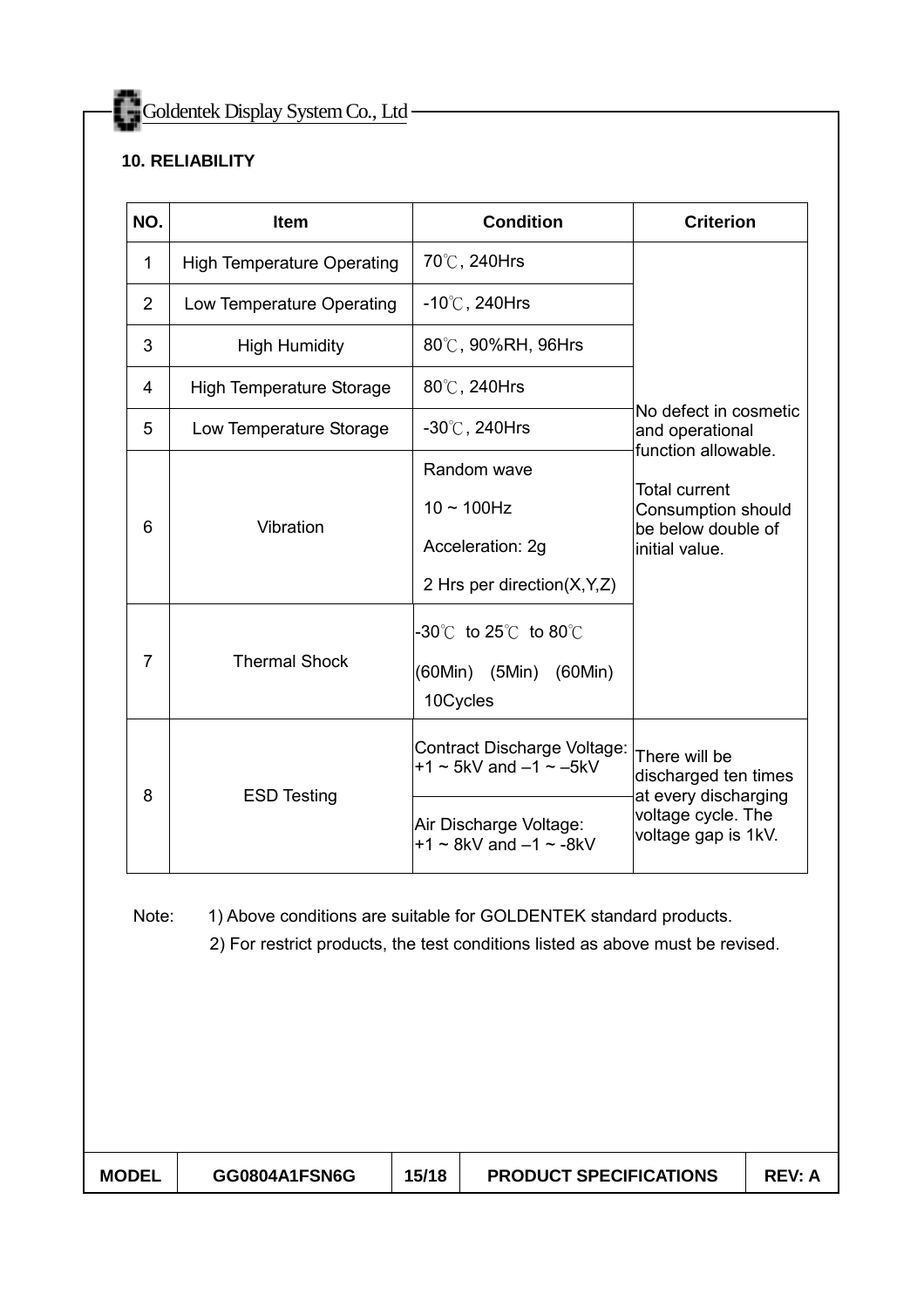## **11. HANDLING PRECAUTIONS**

(1) Mounting Method

The panel of the LCD Module consists of two thin glass plates with polarizers which easily get damaged since the Module is fixed by utilizing fitting holes in the printed circuit board. Extreme care should be taken when handling the LCD Modules.

(2) Caution of LCD handling & cleaning

When cleaning the display surface, use soft cloth with solvent (recommended below) and wipe lightly.

- Isopropyl alcohol
- Ethyl alcohol
- Trichlorotrifloroethane

Do not wipe the display surface with dry or hard materials that will damage the polarizer surface.

Do not use the following solvent:

- Water
- Ketone
- Aromatics
- (3) Caution against static charge

The LCD Module use C-MOS LSI drivers, so we recommend that you connect any unused input terminal to VDD or VSS, do not input any signals before power is turned on. And ground your body, Work/assembly table. And assembly equipment to protect against static electricity.

(4) Packaging

- Modules use LCD elements, and must be treated as such. Avoid intense shock and falls from a height.

- To prevent modules from degradation. Do not operate or store them exposed directly to sunshine or high temperature/humidity.
- (5) Caution for operation
	- It is indispensable to drive LCD's within the specified voltage limit since the higher voltage than the limit shorten LCD life. An electrochemical reaction due to direct current causes LCD deterioration, Avoid the use of direct current drive.

| <b>MODEL</b> | GG0804A1FSN6G | 16/18 | <b>PRODUCT SPECIFICATIONS</b> | <b>REV: A</b> |
|--------------|---------------|-------|-------------------------------|---------------|
|              |               |       |                               |               |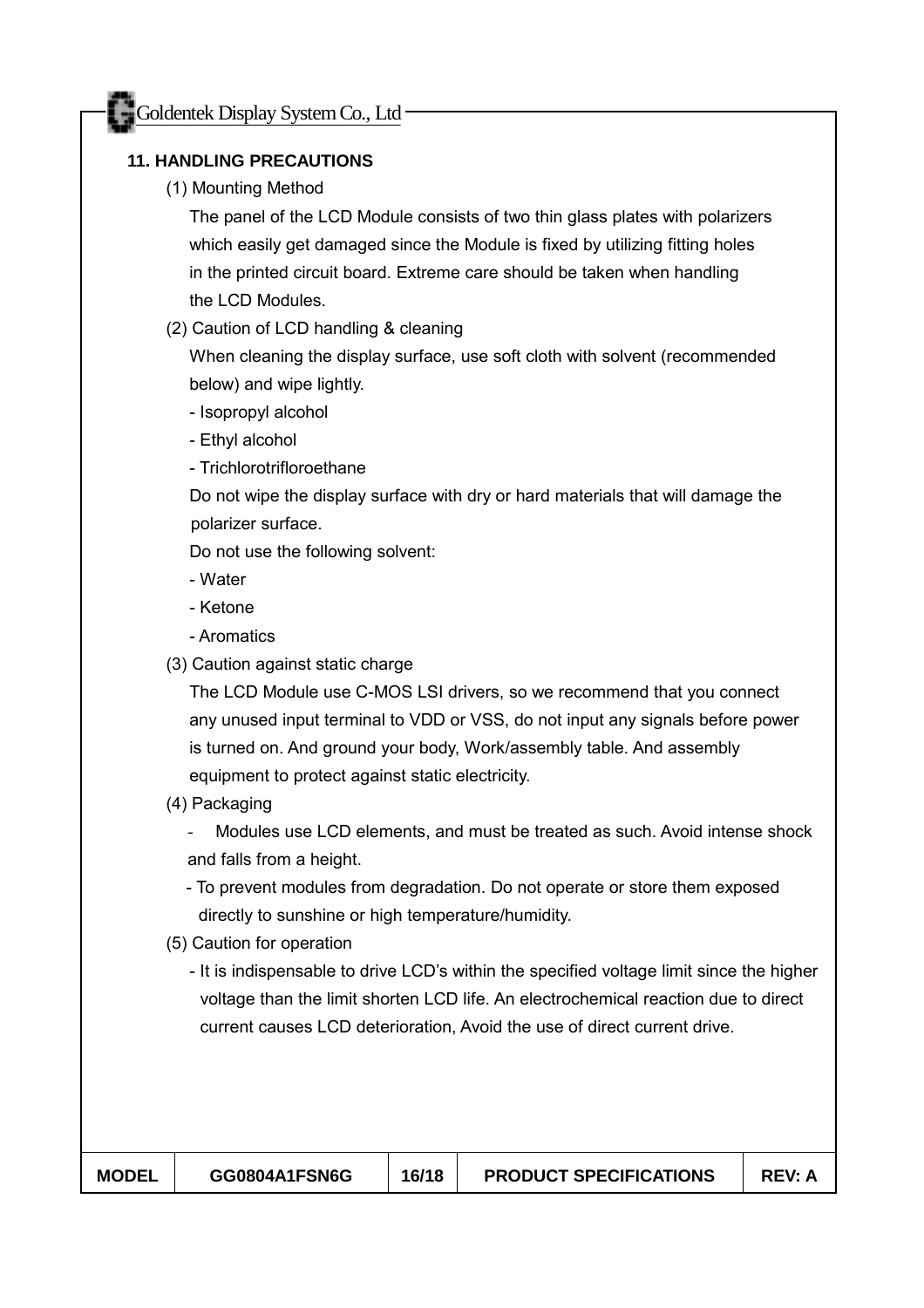#### **11. HANDLING PRECAUTIONS (Continued)**

- Response time will be extremely delayed at lower temperature than the operating temperature range and on the other hand at higher temperature LCD's show dark color in them.

However those phenomena do not mean malfunction or out of order with LCD's. Which will come back in the specified operating temperature range.

- If the display area is pushed hard during operation, some font will be abnormally displayed but it resumes normal condition after turning off once.
- A slight dew depositing on terminals is a cause for electro-chemical reaction resulting in terminal open circuit.

Usage under the relative condition of 40°C, 50%RH or less is required.

(6) Storage

In the case of storing for a long period of time (for instance ,for years) for the purpose or replacement use, The following ways are recommended.

- Storage in a polyethylene bag with sealed so as not to enter fresh air outside in it, And with no desiccant.
- Placing in a dark place where neither exposure to direct sunlight nor light is. Keeping temperature in the specified storage temperature range.
- Storing with no touch on polarizer surface by the anything else. (It is recommended to store them as they have been contained in the inner container at the time of delivery)
- (7) Safety
	- It is recommendable to crash damaged or unnecessary LCD into pieces and wash off liquid crystal by using solvents such as acetone and ethanol.
	- Which should be burned up later.
	- When any liquid crystal leaked out of a damaged glass cell comes in contact with your hands, please wash it off well with soap and water.

| <b>MODEL</b> | GG0804A1FSN6G | 17/18 | <b>PRODUCT SPECIFICATIONS</b> | <b>REV: A</b> |
|--------------|---------------|-------|-------------------------------|---------------|